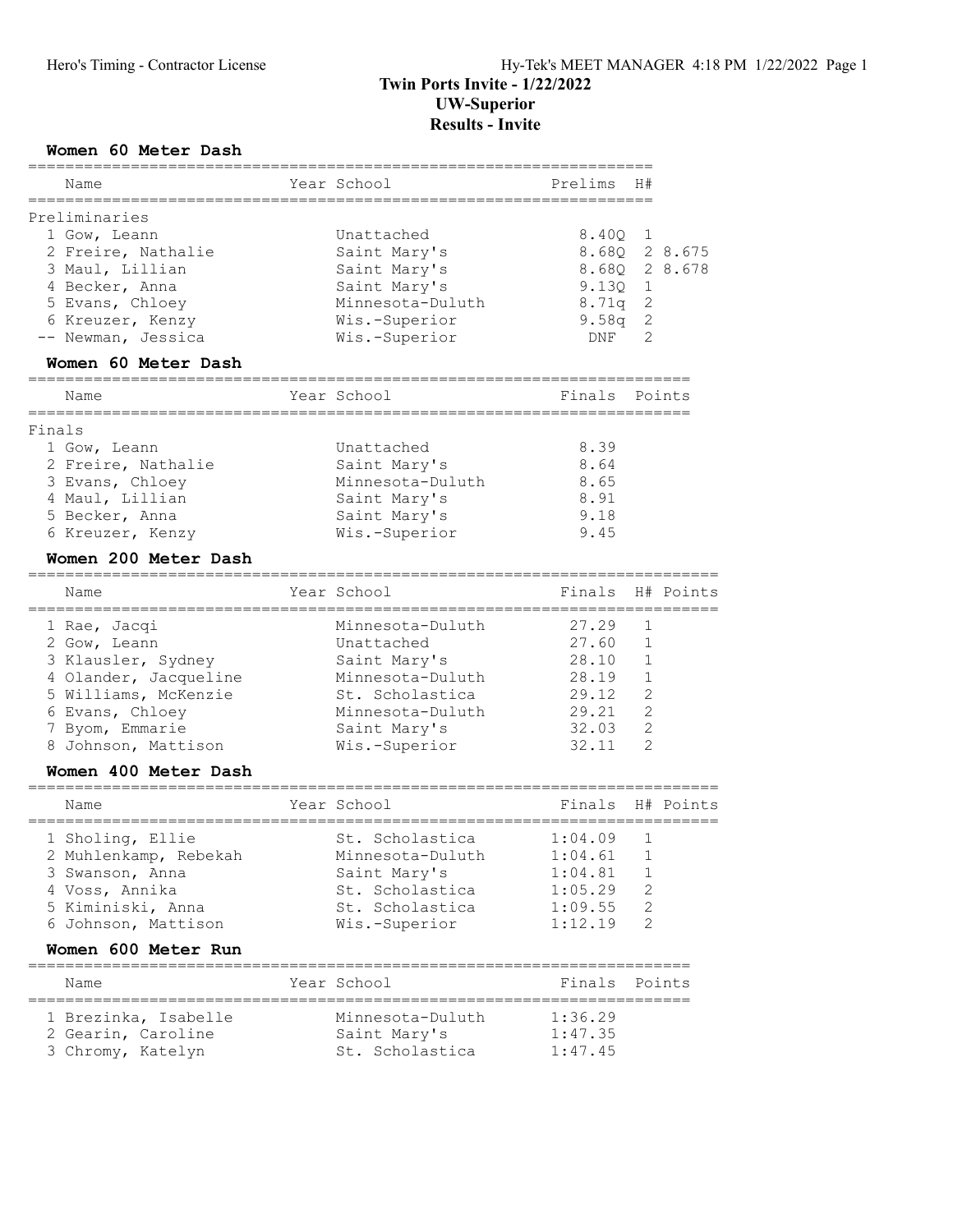### Women 1000 Meter Run

| Name                                                                                                                                                                                                                                                                                               |                                     | Year School                                                                                                                                                                                                                                   | Finals                                                                                                                                      | Points |
|----------------------------------------------------------------------------------------------------------------------------------------------------------------------------------------------------------------------------------------------------------------------------------------------------|-------------------------------------|-----------------------------------------------------------------------------------------------------------------------------------------------------------------------------------------------------------------------------------------------|---------------------------------------------------------------------------------------------------------------------------------------------|--------|
| -----------<br>1 Bond, Josie<br>2 Radel, Morgan<br>3 Seidel, Francine<br>4 Boelke, Rachel<br>5 Steele, Alaina<br>6 Tuvey, Amanda<br>7 Berndt, Elizabeth                                                                                                                                            | ===========                         | Minnesota-Duluth<br>Minnesota-Duluth<br>Minnesota-Duluth<br>Minnesota-Duluth<br>Minnesota-Duluth<br>Saint Mary's<br>St. Scholastica                                                                                                           | 2:58.10<br>3:03.57<br>3:06.30<br>3:07.30<br>3:16.06<br>3:36.74<br>3:42.35                                                                   |        |
| Women 1 Mile Run                                                                                                                                                                                                                                                                                   |                                     |                                                                                                                                                                                                                                               |                                                                                                                                             |        |
| Name<br>=============                                                                                                                                                                                                                                                                              |                                     | Year School                                                                                                                                                                                                                                   | Finals                                                                                                                                      | Points |
| 1 Nielsen, Julia<br>2 Robran, Alexandra<br>3 Renier, Lauryn<br>4 Palodichuk, Anna<br>5 Anderson, Eve<br>6 Bragg, Alexandra<br>7 Tuvey, Amanda<br>8 Berg, Meagan<br>9 McKonkey, Katie<br>10 Scanlon, Jeanna<br>11 Robelia, Kennedy<br>12 Barker, Halle<br>13 Boerner, Tea<br>Women 60 Meter Hurdles |                                     | Minnesota-Duluth<br>Minnesota-Duluth<br>Minnesota-Duluth<br>Minnesota-Duluth<br>Minnesota-Duluth<br>Minnesota-Duluth<br>Saint Mary's<br>Wis.-Superior<br>Minnesota-Duluth<br>Wis.-Superior<br>Wis.-Superior<br>Wis.-Superior<br>Wis.-Superior | 5:15.01<br>5:17.05<br>5:25.69<br>5:32.54<br>5:33.61<br>5:53.19<br>6:00.03<br>6:09.03<br>6:18.31<br>6:31.62<br>6:32.24<br>6:43.29<br>6:48.32 |        |
| ==============================<br>Name                                                                                                                                                                                                                                                             |                                     | Year School                                                                                                                                                                                                                                   | Finals                                                                                                                                      | Points |
| 1 Gilles, Megan<br>2 London, Bryn<br>3 Byom, Emmarie<br>4 Kreuzer, Kenzy<br>5 Newman, Jessica<br>Women 200 Meter Hurdles                                                                                                                                                                           |                                     | Minnesota-Duluth<br>Minnesota-Duluth<br>Saint Mary's<br>Wis.-Superior<br>Wis.-Superior                                                                                                                                                        | 9.85<br>9.92<br>10.37<br>11.62<br>11.87                                                                                                     |        |
| Name                                                                                                                                                                                                                                                                                               |                                     | Year School                                                                                                                                                                                                                                   | ;===================<br>Finals                                                                                                              | Points |
| 1 Newman, Jessica<br>2 Kreuzer, Kenzy<br>Women 4x400 Meter Relay                                                                                                                                                                                                                                   |                                     | Wis.-Superior<br>Wis.-Superior                                                                                                                                                                                                                | 36.44<br>37.31                                                                                                                              |        |
| School                                                                                                                                                                                                                                                                                             |                                     |                                                                                                                                                                                                                                               | Finals                                                                                                                                      | Points |
| 1 Saint Mary's (Minn.)<br>1) Swanson, Anna<br>3) Kern, Emily<br>-- Minnesota-Duluth<br>$^{\prime}$ A <sup><math>^{\prime}</math></sup><br>1) Olander, Jacqueline<br>3) Boelke, Rachel                                                                                                              | $\mathsf{r}_{\mathsf{A}}\mathsf{r}$ | 2) Gearin, Caroline<br>4) Freire, Nathalie<br>2) Gilles, Megan<br>4) Seidel, Francine                                                                                                                                                         | 4:35.67<br>DNF                                                                                                                              |        |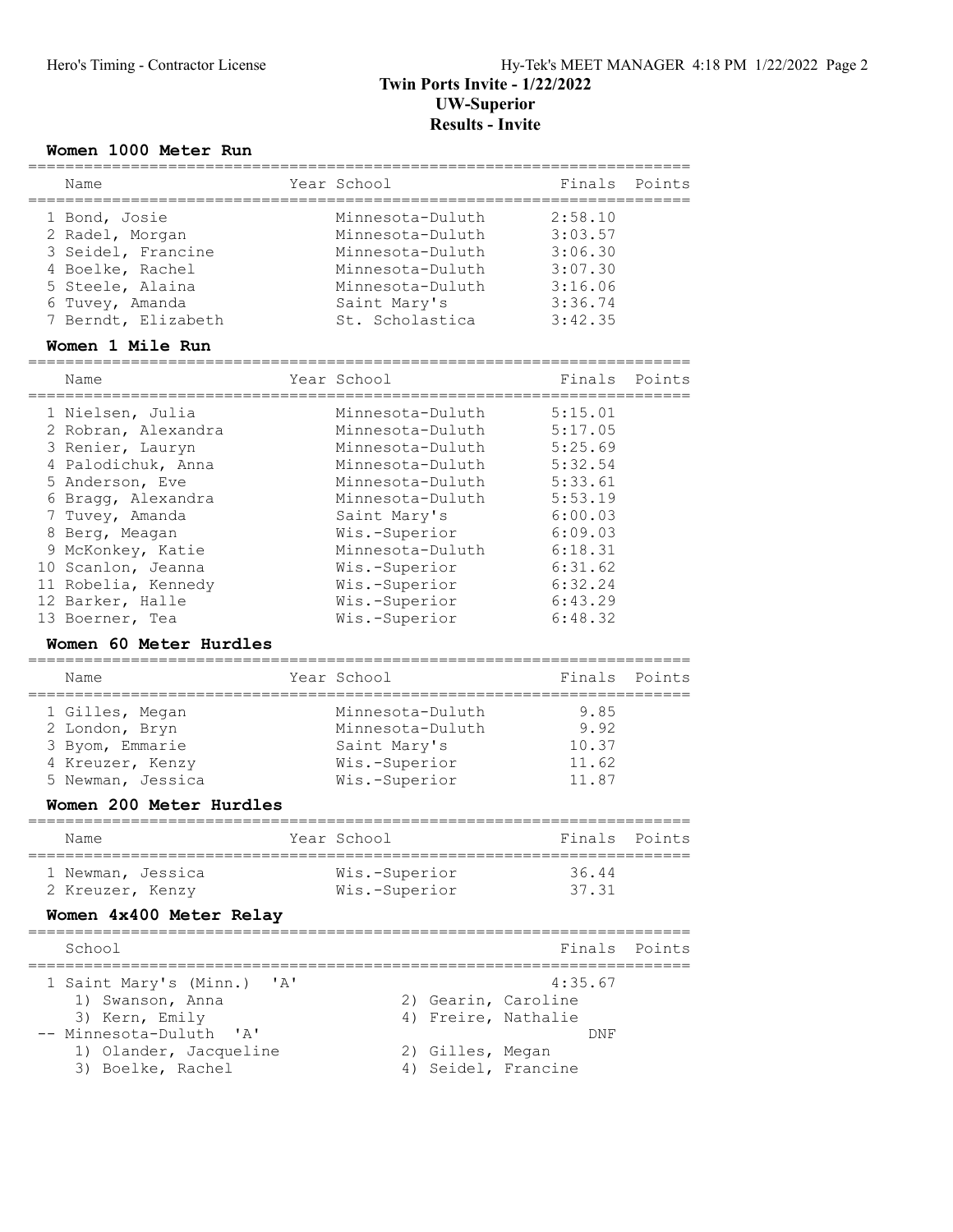### Hero's Timing - Contractor License Hy-Tek's MEET MANAGER 4:18 PM 1/22/2022 Page 3 Twin Ports Invite - 1/22/2022 UW-Superior Results - Invite

#### Women High Jump

| Name                                                                          | Year School      | Finals | Points      |
|-------------------------------------------------------------------------------|------------------|--------|-------------|
| 1 London, Bryn<br>1.45 1.50 1.55 1.60<br>XXX<br>$\bigcirc$<br>$\circ$ $\circ$ | Minnesota-Duluth | 1.55m  | $5 - 01.00$ |
| 2 Jones, Emily<br>1.45 1.50 1.55<br>$\bigcap$<br>O XXX                        | Minnesota-Duluth | 1.50m  | $4 - 11.00$ |
| 3 Strampe, Toria<br>1.35 1.40<br>XXX<br>XO                                    | St. Scholastica  | 1.35m  | $4 - 05.00$ |

#### Women Pole Vault

| Name<br>=========                                                                               | Year School      | Finals | Points            |          |  |
|-------------------------------------------------------------------------------------------------|------------------|--------|-------------------|----------|--|
| 1 Gearin, Caroline<br>2.89 3.04 3.19<br>$\circ$<br>$\begin{matrix} 0 & 0 \\ 0 & 0 \end{matrix}$ | Saint Mary's     | 3.19m  | $10 - 05.50$      | Jump off |  |
| 2 Lawrence, Ashley<br>2.89 3.04 3.19<br>$\Omega$<br>O XXX                                       | Minnesota-Duluth |        | $3.04m$ $9-11.75$ |          |  |
| 3 Worden, Eden<br>2.89 3.04<br>O XXX                                                            | Minnesota-Duluth |        | $2.89m$ $9-05.75$ |          |  |
| 4 Byom, Emmarie<br>2.44 2.59 2.74<br>$\circ$<br>O XXX                                           | Saint Mary's     | 2.59m  | $8 - 06.00$       |          |  |
| -- Segar, Sabrina<br>2.44<br>XXX                                                                | Minnesota-Duluth | ΝH     |                   |          |  |
| -- Freire, Nathalie<br>2.89<br>XXX                                                              | Saint Mary's     | ΝH     |                   |          |  |

# Women Long Jump

| Name                                                           | Year School                | Finals | Points             |
|----------------------------------------------------------------|----------------------------|--------|--------------------|
| 1 Klausler, Sydney<br>4.99m  4.80m  5.03m  4.96m  5.05m  4.93m | Saint Mary's               |        | $5.05m$ $16-07.00$ |
| 2 Rae, Jacqi<br>FOUL 4.68m 4.44m 4.51m 4.83m 4.78m             | Minnesota-Duluth           |        | $4.83m$ $15-10.25$ |
| 3 London, Bryn<br>FOUL FOUL 4.35m 4.25m FOUL FOUL              | Minnesota-Duluth           |        | $4.35m$ $14-03.25$ |
| 4 Maul, Lillian<br>FOUL FOUL 4.32m FOUL                        | Saint Mary's<br>4.10m FOUL | 4.32m  | $14 - 02.25$       |
| 5 Scanlon, Jeanna<br>3.61m FOUL<br>FOUL FOUL                   | Wis.-Superior<br>FOUL FOUL | 3.61m  | $11 - 10.25$       |
| -- Becker, Anna<br>FOUL FOUL<br>FOUL                           | Saint Mary's               | FOUL   |                    |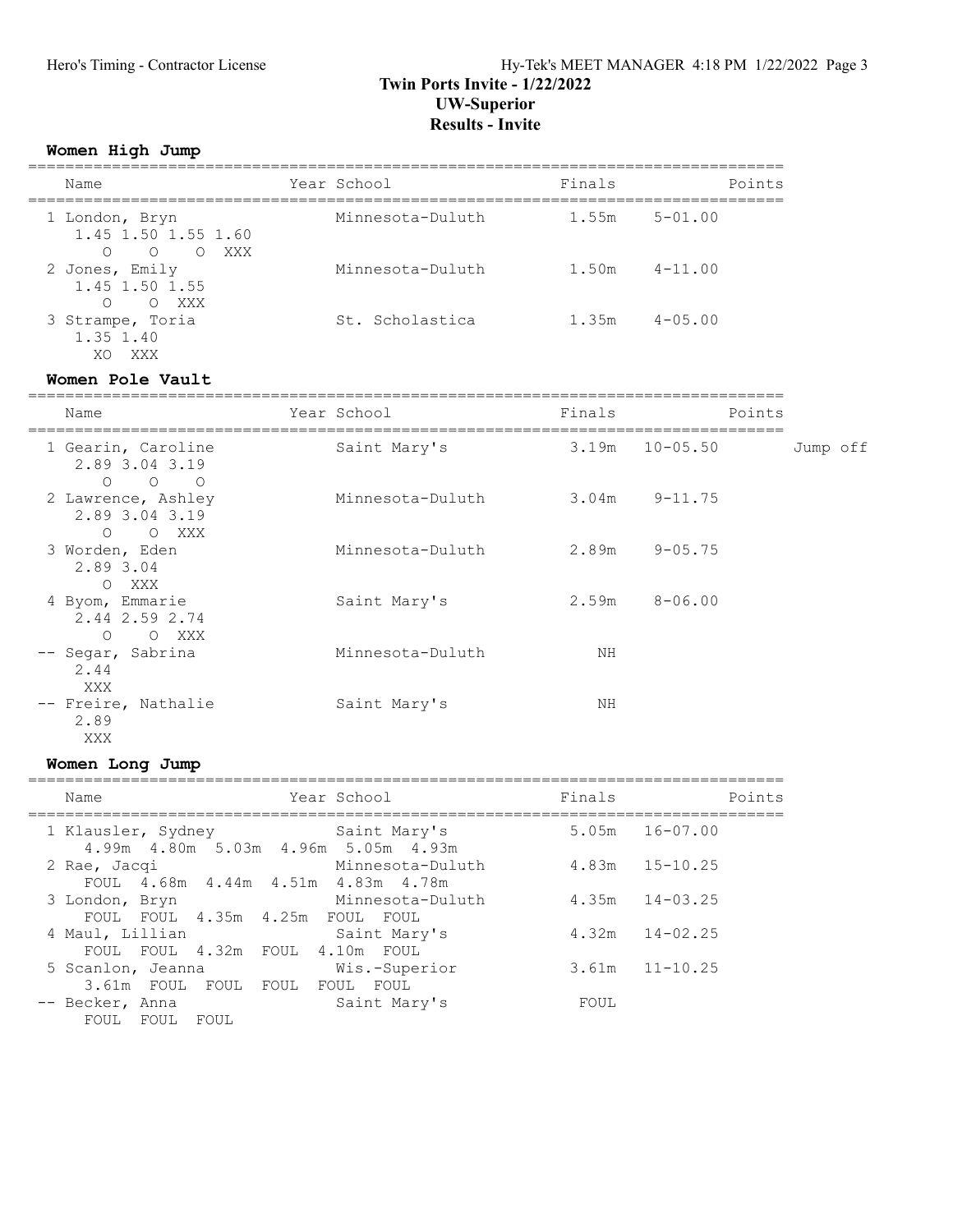#### Women Triple Jump ================================================================================= Name The Year School The Points Points Points ================================================================================= 1 Strampe, Toria St. Scholastica 8.88m 29-01.75 8.88m 8.49m 8.53m 8.30m 8.55m 8.21m Women Shot Put ================================================================================= Name Thals Mame Year School Times Points ================================================================================= 1 Pahl, Elizabeth Unattached<br>13.32m 13.65m 13.28m FOUL FOUL FOUL 13.32m 13.65m 13.28m FOUL FOUL FOUL 2 Becker, Anna St. Scholastica 11.90m 39-00.50 11.78m 11.55m 11.82m 10.94m 10.51m 11.90m 3 Rae, Jacqi Minnesota-Duluth 11.30m 37-01.00 11.13m 10.61m FOUL 11.30m 10.88m 10.99m 4 Kubes, Samantha Saint Mary's 10.86m 35-07.75 10.38m 10.84m 10.63m 10.86m 8.58m 10.27m 5 Thompson, Adrianne Minnesota-Duluth 10.62m 34-10.25 10.62m FOUL FOUL 9.16m 9.85m 10.23m 6 Klun, Madeline Minnesota-Duluth 10.46m 34-04.00 10.46m 9.83m 10.14m 10.15m 9.67m FOUL 7 Mccauley, Haley Minnesota-Duluth 10.34m 33-11.25 FOUL 10.09m 9.76m 10.34m FOUL FOUL 8 Gielski, Kayce Minnesota-Duluth 9.85m 32-03.75 9.85m 9.23m 9.25m 9.59m 9.68m 9.46m 9.00m 9.20m 9.20m 9.00m 9.00m 9.20m 9.00m 9.00m 9.56m 31-04.50 FOUL 9.56m 8.53m 9.15m 8.57m 9.21m 10 Beneke, Lily St. Scholastica 3.11m 29-10.75 FOUL 8.75m 9.11m 11 Wallendal, Morgan Saint Mary's 9.05m 29-08.25 9.05m FOUL FOUL 12 Hawk, Kennedy Minnesota-Duluth 8.87m 29-01.25 8.87m 8.49m 8.53m 13 Tuura, McKenzie Wis.-Superior 8.26m 27-01.25 8.26m 7.91m 7.66m

#### Women Weight Throw

| Year School<br>Name                                                                 | Finals              | Points       |
|-------------------------------------------------------------------------------------|---------------------|--------------|
| 14.57m 14.92m 14.13m FOUL 13.83m FOUL                                               | 14.92m 48-11.50     |              |
| St. Scholastica<br>2 Beneke, Lily<br>14.74m 14.55m FOUL 14.25m 14.40m 14.12m        | 14.74m              | 48-04.50     |
| St. Scholastica<br>3 Becker, Anna<br>13.83m  14.24m  13.78m  12.83m  FOUL  FOUL     | 14.24m              | $46 - 08.75$ |
| 4 Kubes, Samantha<br>Saint Mary's<br>13.57m FOUL FOUL 12.52m FOUL FOUL              | $13.57m$ $44-06.25$ |              |
| 5 Thompson, Adrianne Minnesota-Duluth<br>12.06m  13.16m  12.73m  12.40m  FOUL  FOUL | $13.16m$ $43-02.25$ |              |
| 6 Gielski, Kayce<br>Minnesota-Duluth<br>13.12m 12.92m FOUL 12.97m FOUL 13.02m       | 13.12m              | $43 - 00.50$ |
| 7 Mccauley, Haley Minnesota-Duluth<br>12.93m FOUL 12.93m 12.26m FOUL 11.07m         | $12.93m$ $42-05.25$ |              |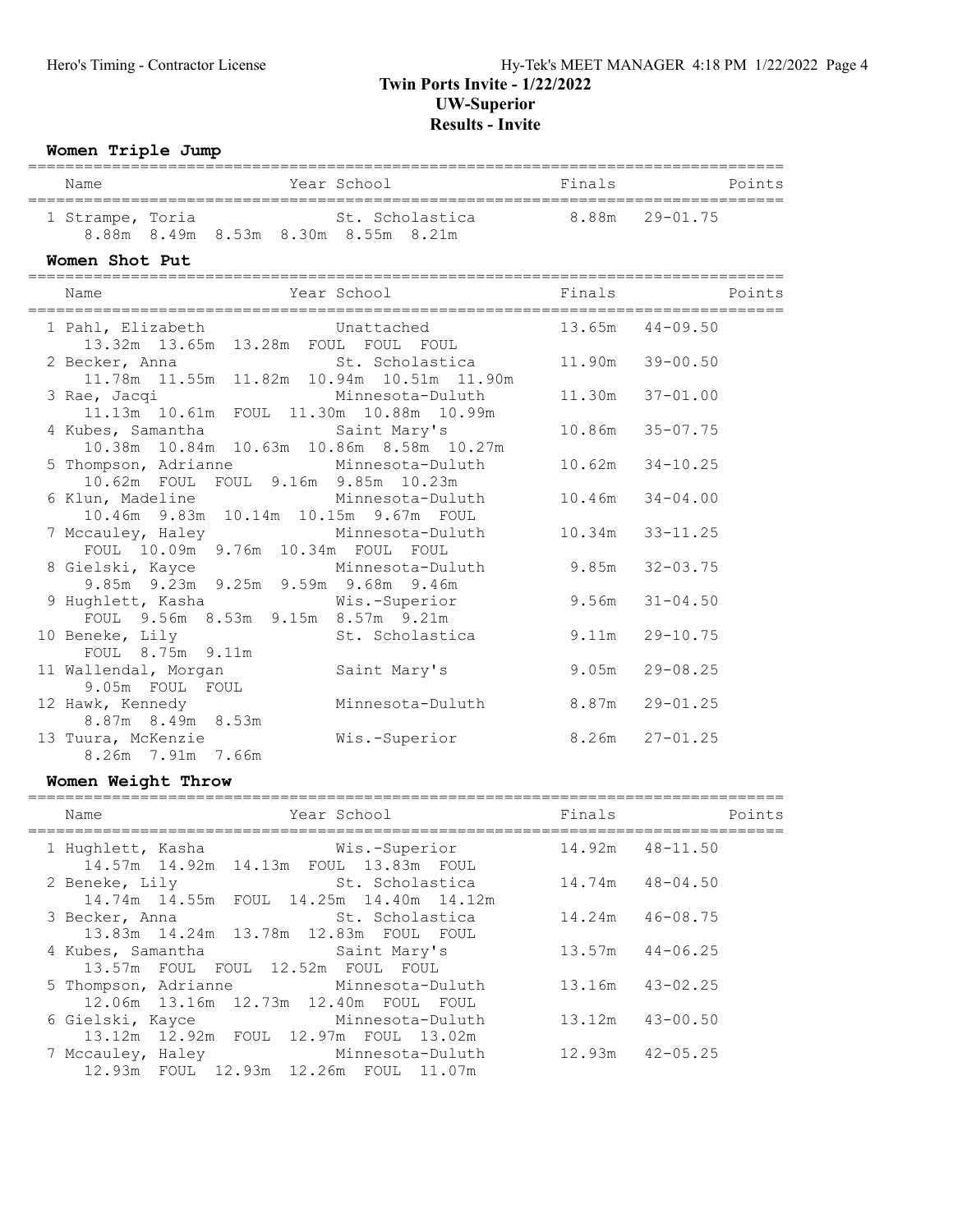### Twin Ports Invite - 1/22/2022 UW-Superior Results - Invite

#### ....Women Weight Throw 8 Klun, Madeline Minnesota-Duluth 12.29m 40-04.00 12.29m 11.11m 11.61m 11.04m 10.79m FOUL 9 Tuura, McKenzie Wis.-Superior 10.06m 33-00.25 10.06m 9.89m FOUL FOUL FOUL FOUL 10 Hawk, Kennedy Minnesota-Duluth 9.18m 30-01.50 FOUL FOUL 9.18m FOUL FOUL FOUL 11 Wallendal, Morgan Saint Mary's 7.23m 23-08.75 FOUL 7.23m FOUL FOUL FOUL FOUL Men 60 Meter Dash =================================================================== Name Year School Prelims H# =================================================================== Preliminaries 1 Westphal, Nicholas Minnesota-Duluth 7.25Q 1 2 Westimayer, Ethan Wis.-Superior 7.40Q 2 7.395 3 Strupp, Coleton Saint Mary's 7.40Q 1 7.400 4 Hunt, Avery Minnesota-Duluth 7.44Q 2 5 Adamson, Oliver Saint Mary's 7.46q 1 6 Cooper, Dan Saint Mary's 7.50q 2 7.494 7 Pearson, Steven Wis.-Superior 7.50q 1 7.496 8 Cisewski, Antonio Saint Mary's 7.63q 1 9 Marschalk, Conner Wis.-Superior 7.73 2 10 Paredes, Alex Wis.-Superior 8.22 2 11 Frenzel, Charlie Saint Mary's 8.40 1 Men 60 Meter Dash ======================================================================= Name The Year School The Finals Points ======================================================================= Finals 1 Westphal, Nicholas Minnesota-Duluth 7.18 2 Westimayer, Ethan Mis.-Superior 7.39 3 Adamson, Oliver Saint Mary's 3 Adamson, Oliver Saint Mary's T.43 4 Hunt, Avery Minnesota-Duluth 7.45 5 Strupp, Coleton Saint Mary's 7.50 6 Cooper, Dan Saint Mary's 7.55 7 Cisewski, Antonio Saint Mary's 7.64 8 Pearson, Steven Mis.-Superior 7.70 Men 200 Meter Dash ========================================================================== Name Year School Finals H# Points ========================================================================== 1 Eben Ebai, Samuel St. Scholastica 23.23 1 2 Westimayer, Ethan Wis.-Superior 23.53 1 3 Miley, Josh Unattached 24.11 1 4 Adamson, Oliver Saint Mary's 24.20 3 5 Diedrich, Sean St. Scholastica 24.25 3 6 Loer, Bereket Unattached 24.31 2 7 Femali, Joey St. Scholastica 24.53 2 8 Anderson, Tyler St. Scholastica 25.44 3 9 Marschalk, Conner Wis.-Superior 25.78 2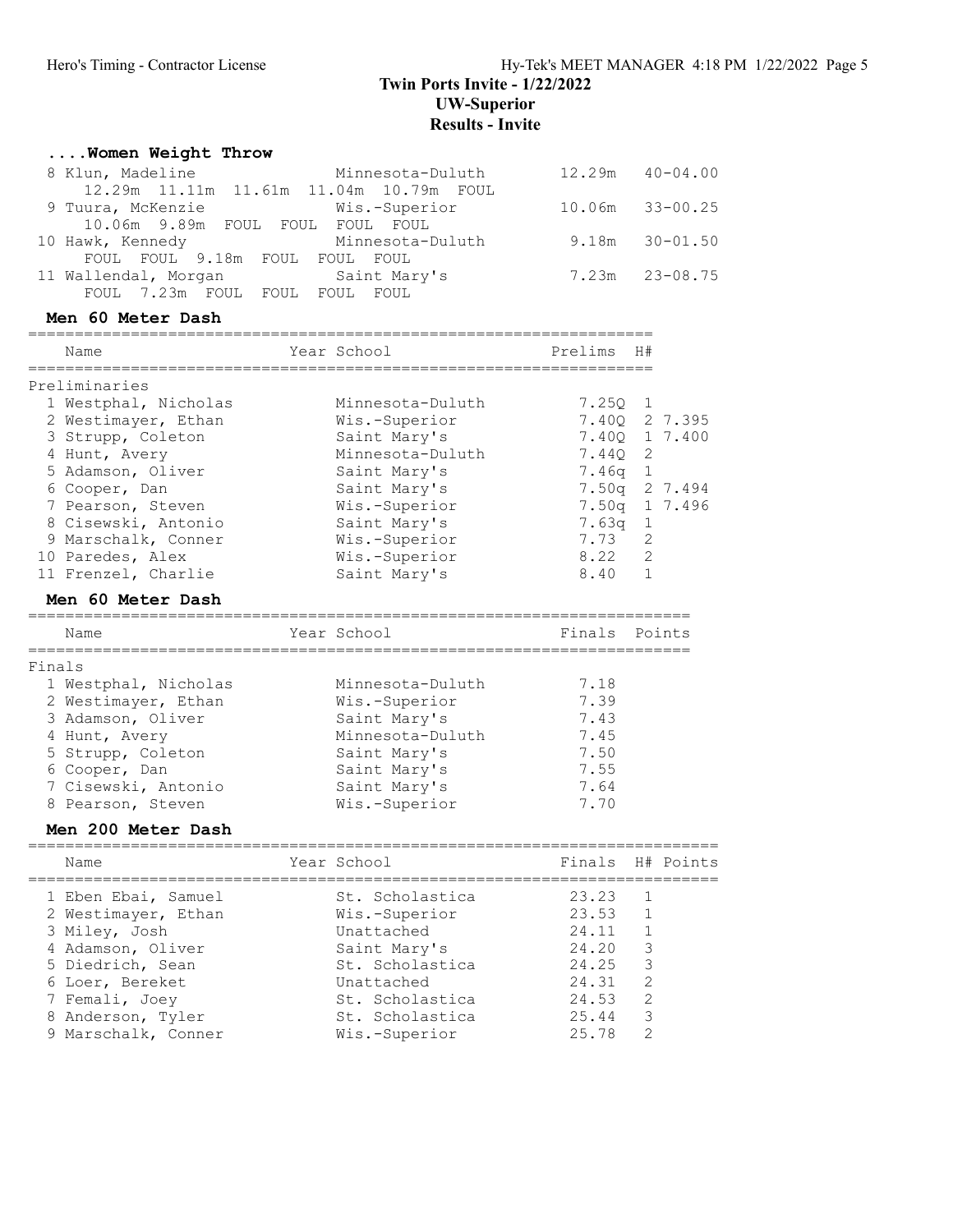#### Men 400 Meter Dash

| Name                                                                                                                                                                                                                  | Year School                                                                                                                                                                        | Finals                                                                                          | Points |
|-----------------------------------------------------------------------------------------------------------------------------------------------------------------------------------------------------------------------|------------------------------------------------------------------------------------------------------------------------------------------------------------------------------------|-------------------------------------------------------------------------------------------------|--------|
| 1 Croston, Alexander<br>2 Peterson, Jericho<br>3 Douglas, Derek<br>4 Stuber, Matthew<br>5 Huber, Henry<br>Men 600 Meter Run                                                                                           | Minnesota-Duluth<br>St. Scholastica<br>St. Scholastica<br>St. Scholastica<br>St. Scholastica                                                                                       | 52.61<br>52.95<br>52.96<br>54.37<br>1:00.10                                                     |        |
| Name                                                                                                                                                                                                                  | Year School                                                                                                                                                                        | Finals                                                                                          | Points |
| ==================<br>1 Youberg, Finn<br>2 Jackson, Garrett                                                                                                                                                           | ____________________________<br>Minnesota-Duluth<br>Saint Mary's                                                                                                                   | 1:26.39<br>1:29.97                                                                              |        |
| Men 800 Meter Run                                                                                                                                                                                                     | ------------------------                                                                                                                                                           |                                                                                                 |        |
| Name                                                                                                                                                                                                                  | Year School                                                                                                                                                                        | Finals                                                                                          | Points |
| 1 Boone, Calvin<br>2 Finger, Tyler<br>3 Gruenes, Jordan<br>4 Neu, Nathan<br>5 Collins, David                                                                                                                          | St. Scholastica<br>Wis.-Superior<br>Minnesota-Duluth<br>St. Scholastica<br>Wis.-Superior                                                                                           | 2:00.15<br>2:01.21<br>2:02.03<br>2:02.86<br>2:07.06                                             |        |
| Men 1 Mile Run                                                                                                                                                                                                        |                                                                                                                                                                                    |                                                                                                 |        |
| Name                                                                                                                                                                                                                  | Year School                                                                                                                                                                        | Finals                                                                                          | Points |
| ======================<br>1 Jacobson, Nick<br>2 Trutna, Matthew<br>3 Dickenson, Owen<br>4 Sederquist, Tom<br>5 Kvaal, Michael<br>6 Selman, Lucas<br>7 Butterfield, Michael<br>8 Hammer, Mitchell<br>9 Johnson, Kieran | ------------------------<br>Minnesota-Duluth<br>Minnesota-Duluth<br>Unattached<br>Lake Effect<br>Unattached<br>Minnesota-Duluth<br>Wis.-Superior<br>Wis.-Superior<br>Wis.-Superior | 4:18.93<br>4:19.44<br>4:27.43<br>4:32.69<br>4:34.97<br>4:39.50<br>4:41.27<br>5:00.48<br>5:14.82 |        |
| Men 3000 Meter Run                                                                                                                                                                                                    |                                                                                                                                                                                    |                                                                                                 |        |
| Name                                                                                                                                                                                                                  | Year School                                                                                                                                                                        | Finals                                                                                          | Points |
| ---------------------------------<br>1 Steinbrecher, Quinn<br>2 Doppler, Connor<br>3 Nelson, Connor<br>4 Okamoto, Kei                                                                                                 | Saint Mary's<br>Lake Effect<br>Wis.-Superior<br>Wis.-Superior                                                                                                                      | ----------------------------------<br>9:45.09<br>9:47.31<br>9:48.16<br>10:33.00                 |        |
| Men 200 Meter Hurdles                                                                                                                                                                                                 |                                                                                                                                                                                    |                                                                                                 |        |
| Name                                                                                                                                                                                                                  | Year School                                                                                                                                                                        | Finals                                                                                          | Points |
| 1 Kulzer, Alex<br>2 Foster, Earl<br>3 Pearson, Steven                                                                                                                                                                 | Minnesota-Duluth<br>Wis.-Superior<br>Wis.-Superior                                                                                                                                 | 26.38<br>27.53<br>28.46                                                                         |        |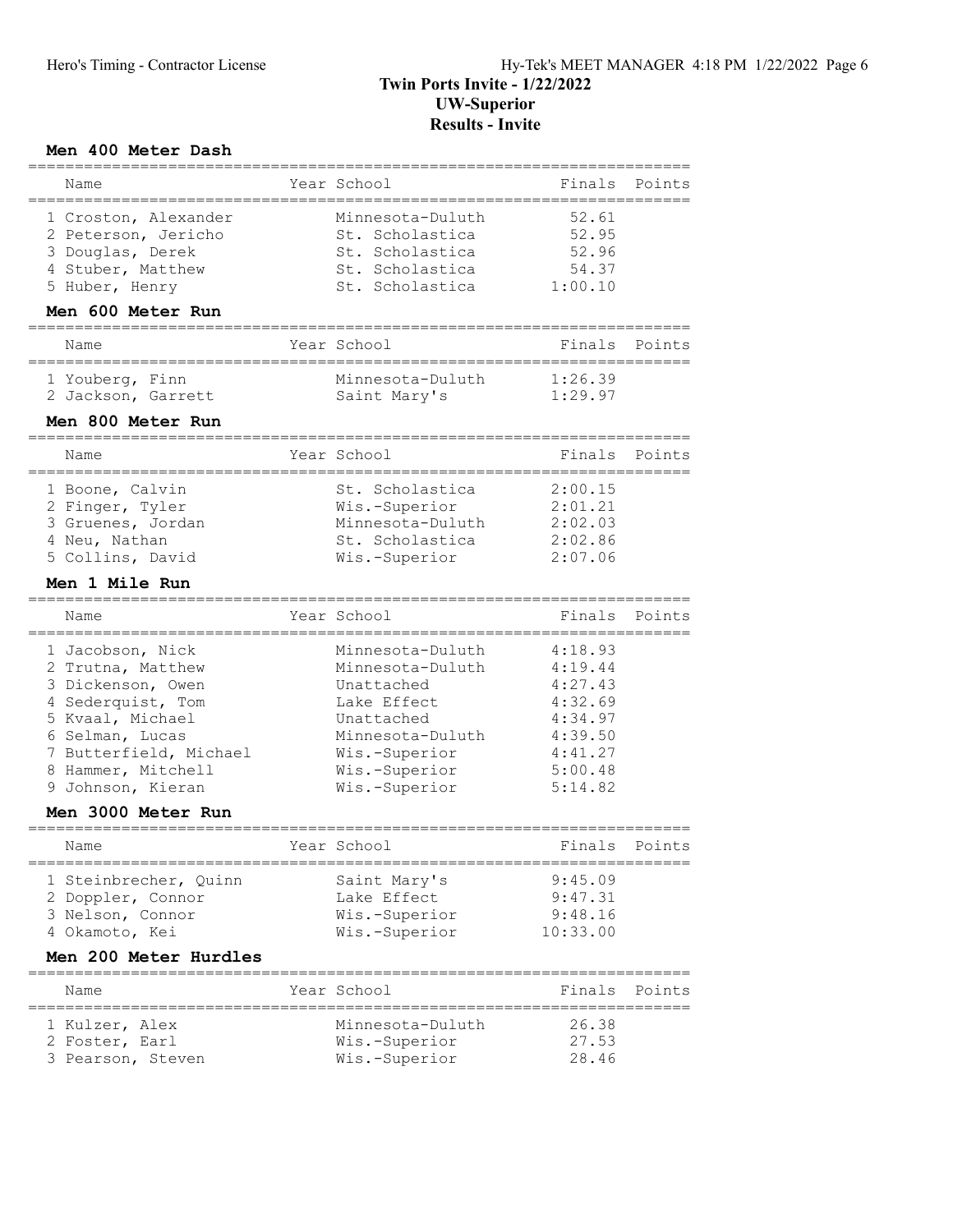#### Men 4x400 Meter Relay

| School                 |             |                         | Finals Points |
|------------------------|-------------|-------------------------|---------------|
| 1 Minnesota-Duluth 'A' |             | 3:36.91                 |               |
| 1) Kulzer, Alex        |             | 2) Westphal, Nicholas   |               |
| 3) Croston, Alexander  |             | 4) Youberg, Finn        |               |
| 2 Wis.-Superior 'A'    |             | 3:54.11                 |               |
| 1) Westimayer, Ethan   |             | 2) Collins, David       |               |
| 3) Nelson, Connor      |             | 4) Butterfield, Michael |               |
| 3 Wis.-Superior 'B'    |             | 3:59.77                 |               |
| 1) Pearson, Steven     |             | 2) Johnson, Kieran      |               |
| 3) Schorr, Will        |             | 4) Finger, Tyler        |               |
| Men High Jump          |             |                         |               |
| Name                   | Year School | Finals                  |               |

#### ================================================================================= 1 Oberleitner, Luke Minnesota-Duluth 1.85m 6-00.75 1.80 1.85 1.95 O O XXX 2 Caines, Mathew Minnesota-Duluth 1.80m 5-10.75

 1.75 1.80 1.85 O XO XXX 3 Foster, Earl Wis.-Superior 1.70m 5-07.00 1.55 1.60 1.65 1.70 1.75 XO O O XO XXX

| Men Pole Vault                                                               |                 |                  |        |                    |
|------------------------------------------------------------------------------|-----------------|------------------|--------|--------------------|
| Name                                                                         |                 | Year School      | Finals | Points             |
| 1 Strupp, Coleton<br>3.81 4.11 4.27 4.42<br>XXO<br>$\circ$<br>$\overline{O}$ | XXX             | Saint Mary's     |        | $4.27m$ $14-00.00$ |
| 1 Gatz, Aidan<br>3.81 3.96 4.11 4.27 4.42<br>XO<br>$\Omega$<br>XO.           | $\Omega$<br>XXX | Saint Mary's     | 4.27m  | $14 - 00.00$       |
| 3 Alto, Shea<br>3.96 4.11 4.27<br>XO XXX<br>$\bigcirc$                       |                 | Minnesota-Duluth | 4.11m  | $13 - 05.75$       |
| 4 Kucera, Kyle<br>3.81 3.96<br>XXX<br>XO.                                    |                 | Minnesota-Duluth | 3.81m  | $12 - 06.00$       |
| 5 Johnson, Kieran<br>2.59 2.74 2.89<br>X<br>XO<br>$\Omega$                   |                 | Wis.-Superior    | 2.74m  | $8 - 11.75$        |

| Men Long Jump                                          |                  |        |                    |
|--------------------------------------------------------|------------------|--------|--------------------|
| Name                                                   | Year School      | Finals | Points             |
| 1 Hunt, Avery<br>FOUL FOUL 6.01m 6.28m 6.27m 6.41m     | Minnesota-Duluth |        | $6.41m$ $21-00.50$ |
| 2 Caines, Mathew<br>5.64m 5.88m FOUL 6.05m 6.04m 6.05m | Minnesota-Duluth |        | $6.05m$ $19-10.25$ |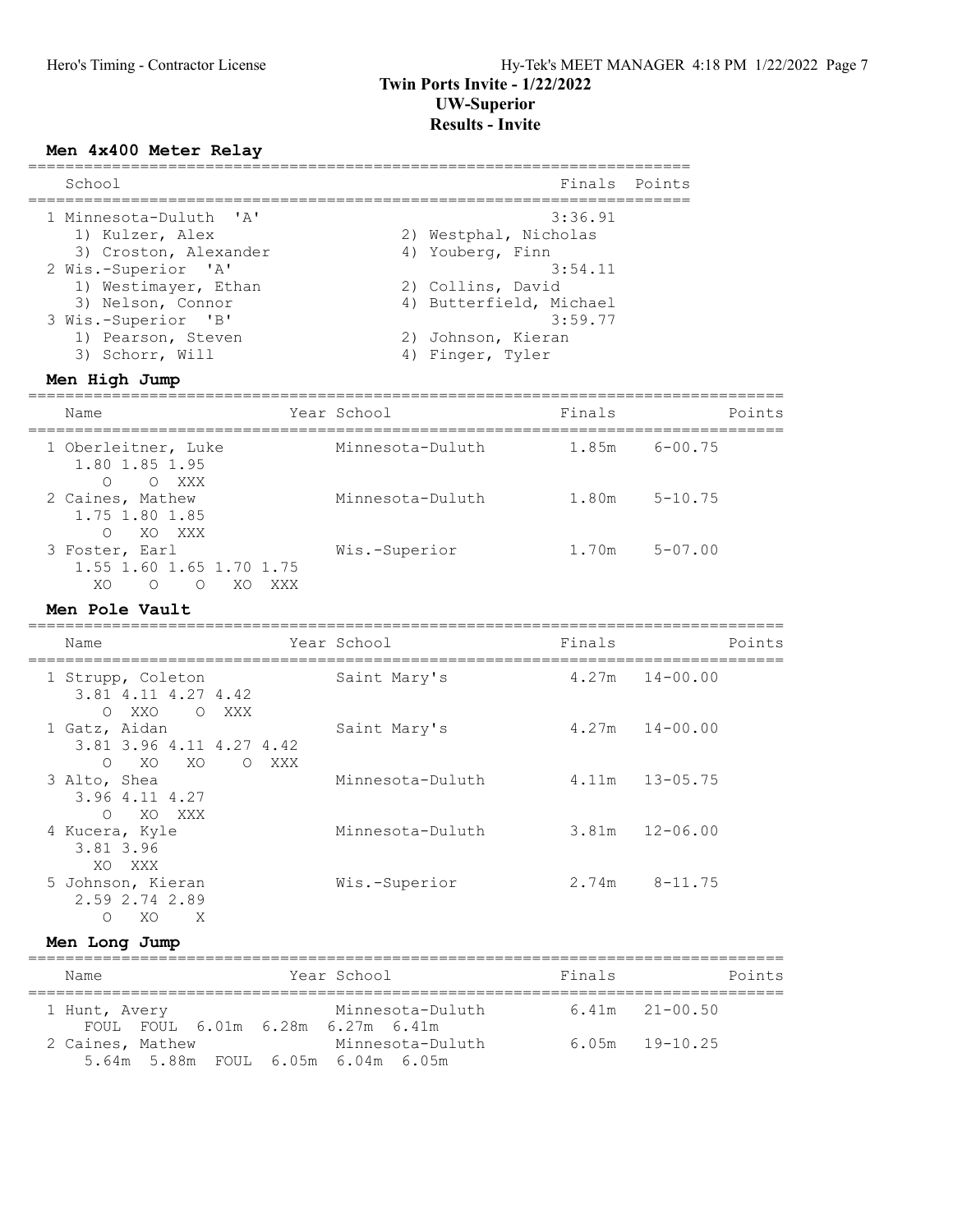### Twin Ports Invite - 1/22/2022 UW-Superior Results - Invite

# ....Men Long Jump

| 3 Oberleitner, Luke Minnesota-Duluth             |               | 6.05m | $19 - 10.25$   |
|--------------------------------------------------|---------------|-------|----------------|
| 5.62m 5.96m 5.72m 5.82m 5.58m 6.05m              |               |       |                |
| 4 Pearson, Steven Wis.-Superior                  |               | 5.92m | $19 - 05.25$   |
| 5.57m 5.49m 5.50m 5.50m 5.68m 5.92m              |               |       |                |
| 5 Cisewski, Antonio                 Saint Mary's |               | 5.72m | $18 - 09.25$   |
| FOUL FOUL 5.72m 5.68m FOUL 5.63m                 |               |       |                |
| 6 Schorr, Will Wis.-Superior                     |               | 5.62m | $18 - 05.25$   |
| 4.98m 5.35m 5.59m FOUL FOUL 5.62m                |               |       |                |
| 7 Westimayer, Ethan Mis.-Superior                |               | 5.60m | $18 - 04.50$   |
| 5.59m 5.47m 5.60m 5.51m 5.46m 5.47m              |               |       |                |
| 8 Kucera, Kyle           Minnesota-Duluth        |               | 5.58m | $18 - 03.75$   |
| 5.46m 5.58m 5.14m 5.39m 5.43m 5.15m              |               |       |                |
| 9 Johnson, Brady Saint Mary's                    |               | 5.51m | $18 - 01.00$   |
| FOUL FOUL 5.51m                                  |               |       |                |
| 10 Bulwa, Chris                                  | Saint Mary's  | 5.35m | $17 - 06.75$   |
| FOUL FOUL 5.35m                                  |               |       |                |
| 11 Marschalk, Conner                             | Wis.-Superior | 4.95m | $16 - 03.00$   |
| 4.95m FOUL 4.60m                                 |               |       |                |
| 12 Paredes, Alex                                 | Wis.-Superior |       | 4.19m 13-09.00 |
| 4.19m 3.91m 3.82m                                |               |       |                |

# Men Triple Jump =================================================================================

| Name                                                             | Year School                                               | Finals              | Points              |
|------------------------------------------------------------------|-----------------------------------------------------------|---------------------|---------------------|
| 1 Hunt, Avery<br>12.44m FOUL 12.69m FOUL 12.88m 13.35m           | Minnesota-Duluth                                          | $13.35m$ $43-09.75$ |                     |
| 2 Frenzel, Charlie<br>11.71m  11.04m  10.89m  10.75m  FOUL  FOUL | Saint Mary's                                              | 11.71m              | $38 - 05.00$        |
| 3 Johnson, Brady<br>11.19m FOUL 11.06m 11.60m FOUL FOUL          | Saint Mary's                                              | 11.60m              | $38 - 00.75$        |
| 4 Cooper, Dan<br>FOUL 11.53m                                     | Saint Mary's<br>FOUL FOUL FOUL FOUL                       |                     | $11.53m$ $37-10.00$ |
| 5 Paredes, Alex                                                  | Wis.-Superior<br>9.16m 10.42m 10.40m 10.53m 10.05m 11.01m | 11.01m              | $36 - 01.50$        |

| Men Shot Put |                                                              |                                                               |        |                     |  |  |
|--------------|--------------------------------------------------------------|---------------------------------------------------------------|--------|---------------------|--|--|
|              | Name                                                         | Year School                                                   | Finals | Points              |  |  |
|              | 1 Kostynick, Colton<br>15.13m FOUL 15.63m 15.52m FOUL 15.49m | Minnesota-Duluth                                              |        | $15.63m$ $51-03.50$ |  |  |
|              | 2 Stankiewicz, Gage Mis.-Superior                            | 13.22m 13.08m FOUL 13.45m 14.30m 14.54m                       |        | $14.54m$ $47-08.50$ |  |  |
|              | 3 Bicek, Eli                                                 | Minnesota-Duluth<br>13.28m 13.88m 13.66m 12.39m 12.62m 13.87m | 13.88m | 45-06.50            |  |  |
|              | 4 Steger, Grant                                              | St. Scholastica<br>10.61m 11.32m FOUL 10.17m 10.86m 11.30m    |        | $11.32m$ $37-01.75$ |  |  |
|              | 5 Kucera, Kyle<br>9.03m 9.23m 9.83m 8.70m 9.53m 9.23m        | Minnesota-Duluth                                              | 9.83m  | $32 - 03.00$        |  |  |
|              | 6 Fritz, Casen<br>8.26m 8.53m 8.14m 8.58m 8.05m 7.62m        | Saint Mary's                                                  |        | 8.58m 28-01.75      |  |  |